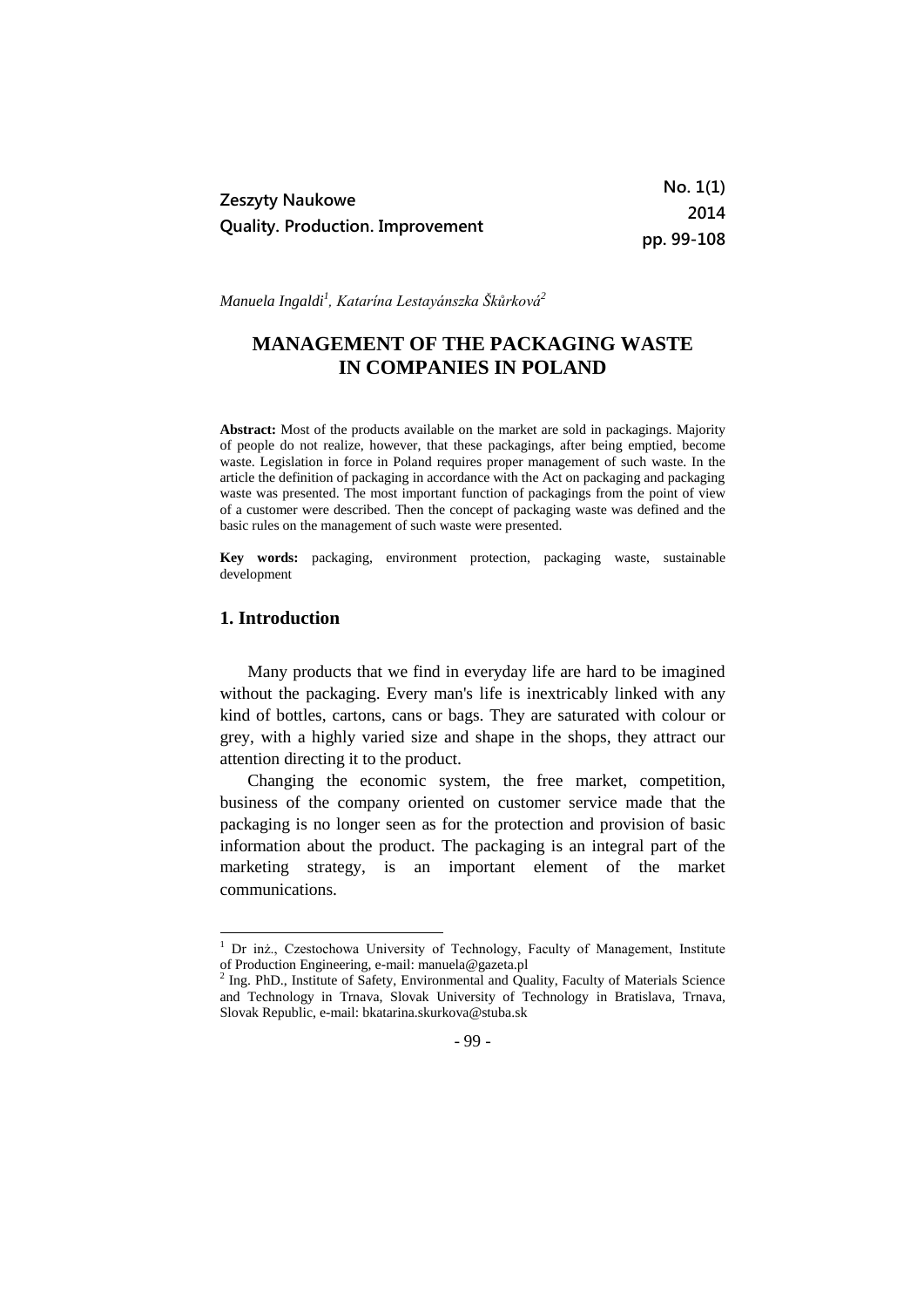| Zeszyty Naukowe<br><b>Quality. Production. Improvement</b> | No. 1(1)   |
|------------------------------------------------------------|------------|
|                                                            | 2014       |
|                                                            | pp. 99-108 |

It is used as part of the promotional campaign of the product and sales activation factor. For small companies that cannot afford expensive advertising campaigns, the packaging is the only transfer of information about the product.

Each person generates various types of waste. After some time also the packaging becomes waste. In the sphere of packaging we should also be aware of the concept of sustainable development. The sustainable development of the Earth is a development that meets the basic needs of all human beings and which conserve, protect and restore the health and integrity of the Earth's ecosystem, without compromising the ability of future generations to meet their own needs and without going over the limits of long term capacity of the earth`s ecosystem (WORLD COMMISSION ON ENVIRONMENT AND DEVELOPMENT). This means that the companies not only should be interested in what happens to the packaging, in which they sells their products to customers, but also how to make these packages to be re-use in the future.

So the waste management, including the management of packaging waste, has become an important element of business management and requires a modern approach to the formation of packaging waste. Proenvironmental management of waste, including packaging waste, becomes very fashionable in the field of business and life.

The aim of this article is to introduce the concept of packages and their functions and to provide basic legislations on packaging and packaging waste in Poland.

# **2. Definition of the packaging**

The term package is defined in the Act on packaging and packaging waste. According to this Act the package is " products placed on the market, made of any materials, intended for the storage, protection, transport, delivery or presentation of any product, from raw materials to already processed goods" (USTAWA O OPAKOWANIACH I ODPADACH

 $-100-$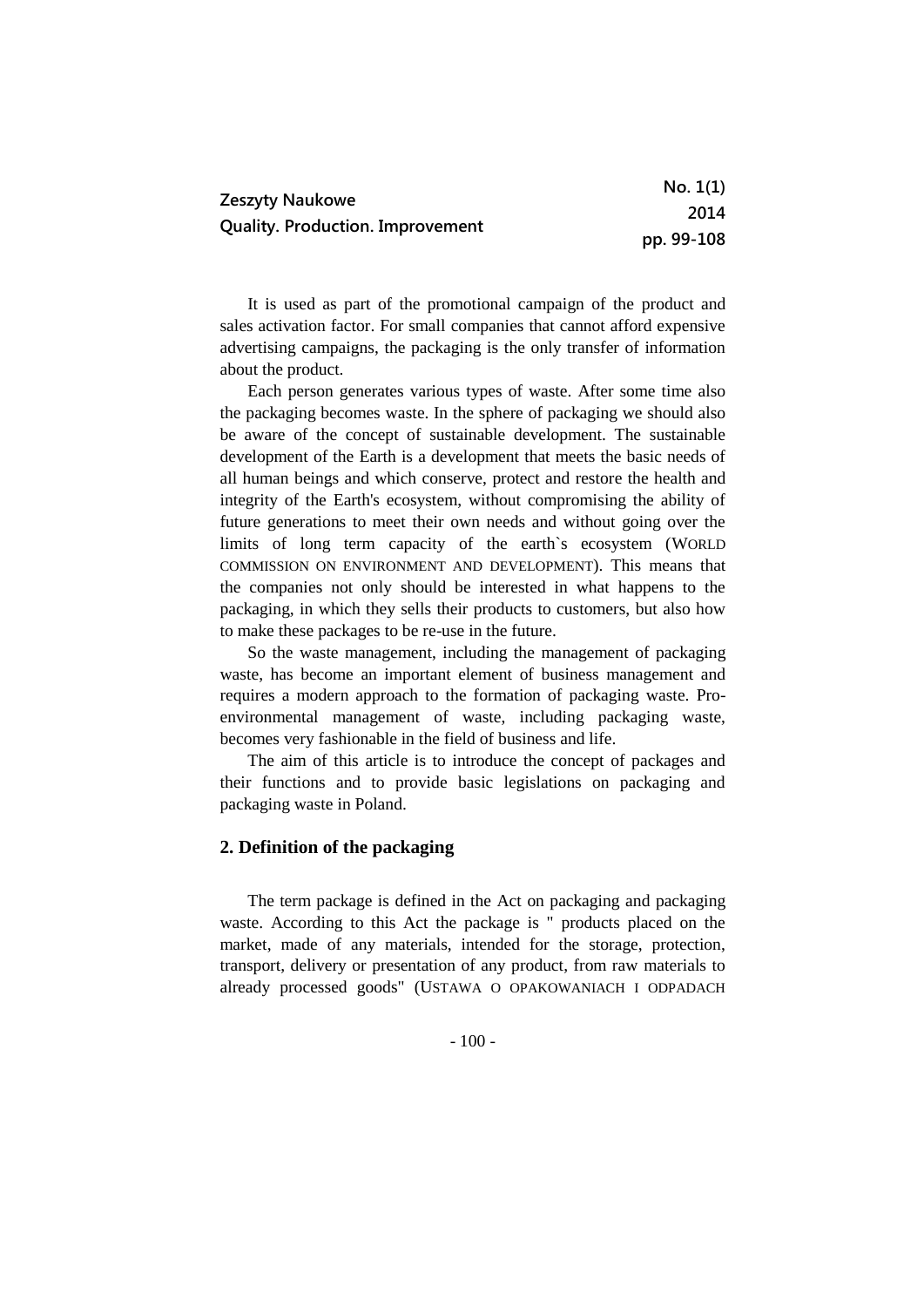| Zeszyty Naukowe                         | No. 1(1)   |
|-----------------------------------------|------------|
| <b>Quality. Production. Improvement</b> | 2014       |
|                                         | pp. 99-108 |

OPAKOWANIOWYCH). So understood packaging according to this Act includes: (USTAWA OPAKOWANIACH I ODPADACH OPAKOWANIOWYCH):

- packaging unit, for transmitting the product to the user in the place of purchase, including also consumption product, such as disposable dishes,
- multipacks containing multiple unit packages of products, regardless of whether they are transmitted to users, or are transmitted to selling points, that can be removed from the product without compromising its features,
- transport packaging, used to transport products in packaging unit or multipacks in order to prevent damage, with the exception of containers for transport by road, rail, water or air.

To pack fulfilled all its functions, we should be aware of the appropriate level of quality of the packaging. As it is defined in ISO 8402, quality packaging is "set of characteristics, parameters characterizing the packaging associated with its ability to meet the needs of buyers and users". This quality can be described by the following parameters (ISO 8402):

- natural and technical parameters: design, packaging design, quality materials, safety features, mechanical strength;
- aesthetic parameters: colour, graphics and illustration, lettering, shape, relations of mutual distribution patterns and inscriptions;
- ergonomic parameters: ease of transfer from the shop to home, adjust the dimensions of the storage in the home, ease of opening and closing again, the ease of extracting the contents, the most convenient dosage form (aerosols, packaging batch, tubes);
- ecological parameters: ability to biochemical degradation of the material, time degradation, the possibility of re-processing, the possibility of multiple use.

Most products on the market are placed for sale in packs. These packages are important due to their basic functions: protective, informational, promotional-advertising, environmental and qualitative. Nowadays the package is treated as an integral part of marketing strategy

- 101 -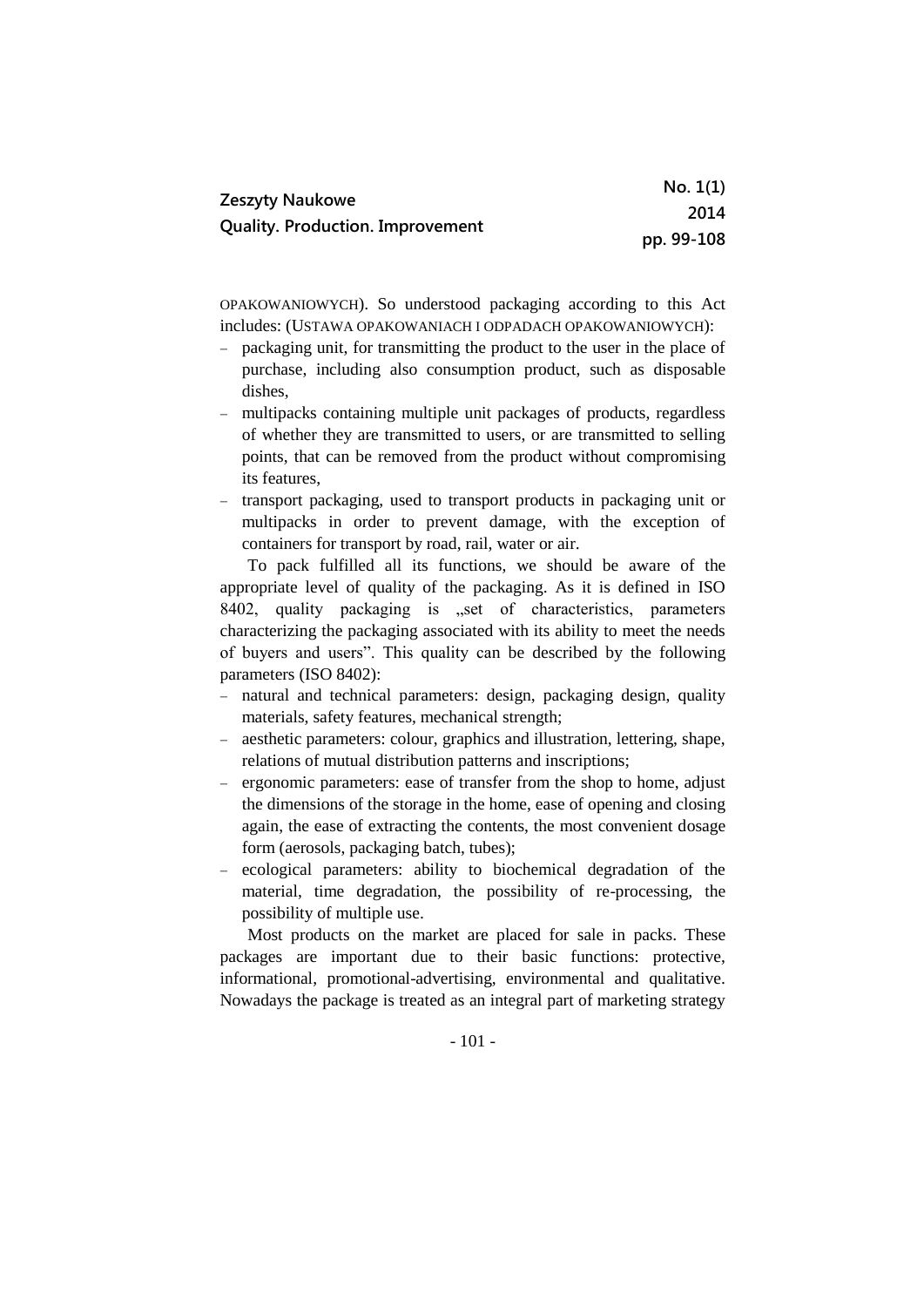|                                                            | No. 1(1)   |
|------------------------------------------------------------|------------|
| Zeszyty Naukowe<br><b>Quality. Production. Improvement</b> | 2014       |
|                                                            | pp. 99-108 |

of company, is used as part of a campaign of product promotion and sales activation factor.

Protective function means securing of the quality of the finished product during transport or storage, in the case of dangerous products it protects the environment against their effects. Information function is not only placing the label and brand garments as part of the layout, but also the basic data of the product and the manufacturer. Appropriately designed and labelled packaging affects the attitude and conduct of customers, and it can persuade them to buy the product, hence the promotion-advertising function. Qualitative function is important for example due to the sale of luxury goods. The packaging is made of good materials, with interesting colours, is durable, and emphasizes the high level of product. However, ecological function means the possibility of recycling of the packaging, which indicates that it is environmentally friendly (KONSTANCIAK M., ULEWICZ R., GESIARZ O. 2010).

## **3. Packaging waste**

According to the Act on packaging and packaging waste by packaging waste can be understood "all packaging including reusable packaging withdrawn from the re-use, constitute waste within the meaning of the waste legislation, with the exception of waste generated in the production of packaging" (USTAWA O OPAKOWANIACH I ODPADACH OPAKOWANIOWYCH).

To reduce the impact of packaging on the environment, the manufacturer according to the Act should remember about few rule (USTAWA O OPAKOWANIACH I ODPADACH OPAKOWANIOWYCH):

- The volume and weight of packaging should be limited to the minimum required to fulfil the functions of the packaging.
- Packaging should be designed and executed in a way that allows their re-use and recycling later, and if this is not possible, at least recycling, and if this is not possible, another form of recovery (Figure 1).

- 102 -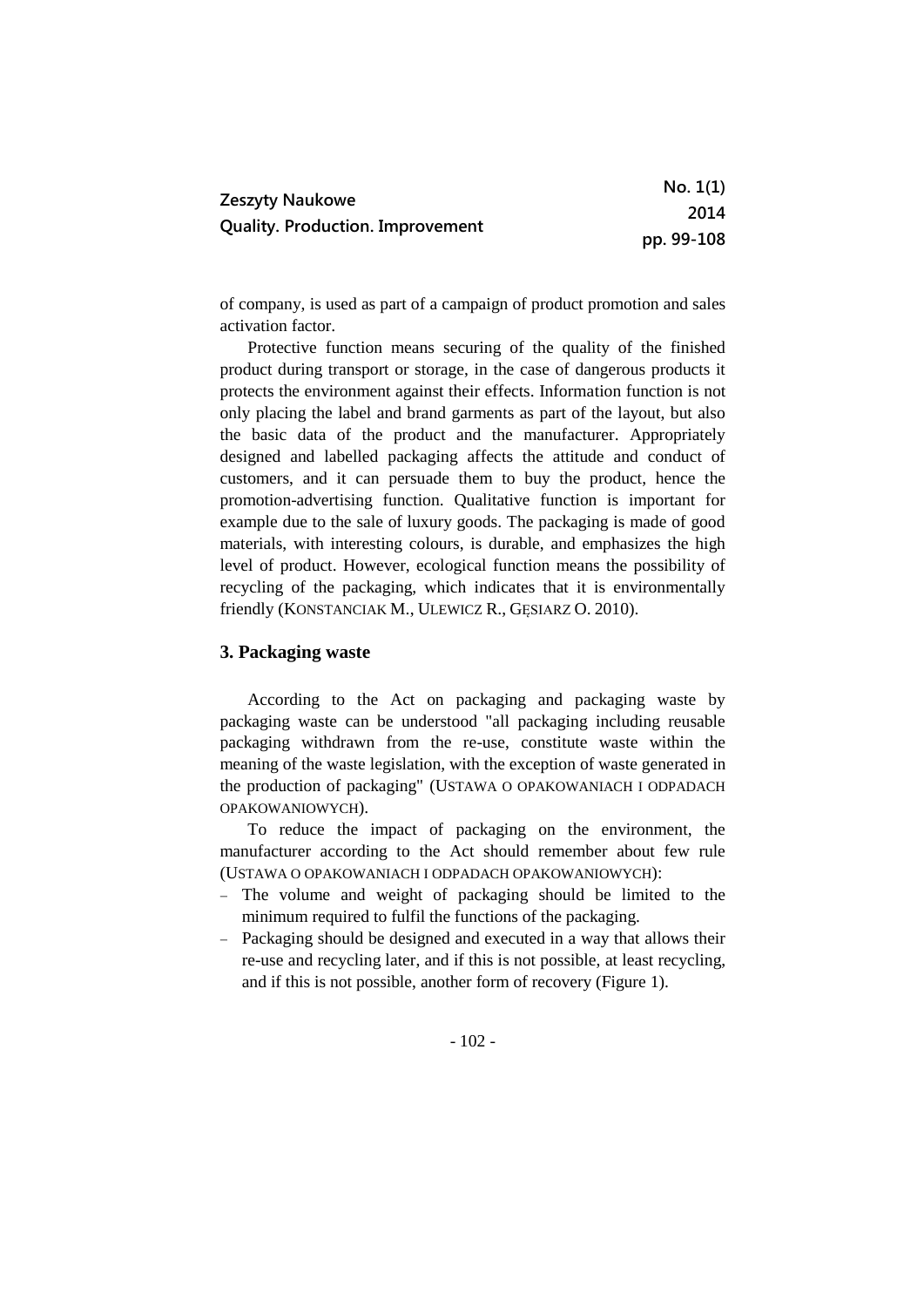| Zeszyty Naukowe<br><b>Quality. Production. Improvement</b> | No. 1(1)   |
|------------------------------------------------------------|------------|
|                                                            | 2014       |
|                                                            | pp. 99-108 |

 Packaging should contain the smallest possible amount of the substance posing threat to the life or health of humans and the environment.



*Fig. 1. The environmental-oriented production process.*

*Source: http://projekttechnologiczny.blogspot.com/2009/06/cykl-zycia-produktu-zamknie ty-obieg.html*

To avoid a large amount of packaging waste, reusable packaging should be used. Also this term is defined in the Act. Re-use is understood as "any operation in which packaging conceived and designed for at least two applications is reused for the same purpose for which it was originally intended" (USTAWA O OPAKOWANIACH I ODPADACH OPAKOWANIOWYCH).

Logistics of reusable packaging is becoming more and more popular. Disposable containers most often used in trade, transport, manufacture or storage of product, produce consistently high costs associated with their acquisition, disposal and forwarding. Such packaging has also a greater impact on the environment.

Packaging waste, according to the definition, are postconsumer packaging, which have passed a product trade cycle. In Figure 2 the formation of packaging waste and ways of dealing with it are presented. In this Figure also standards connected with packaging waste are included.

- 103 -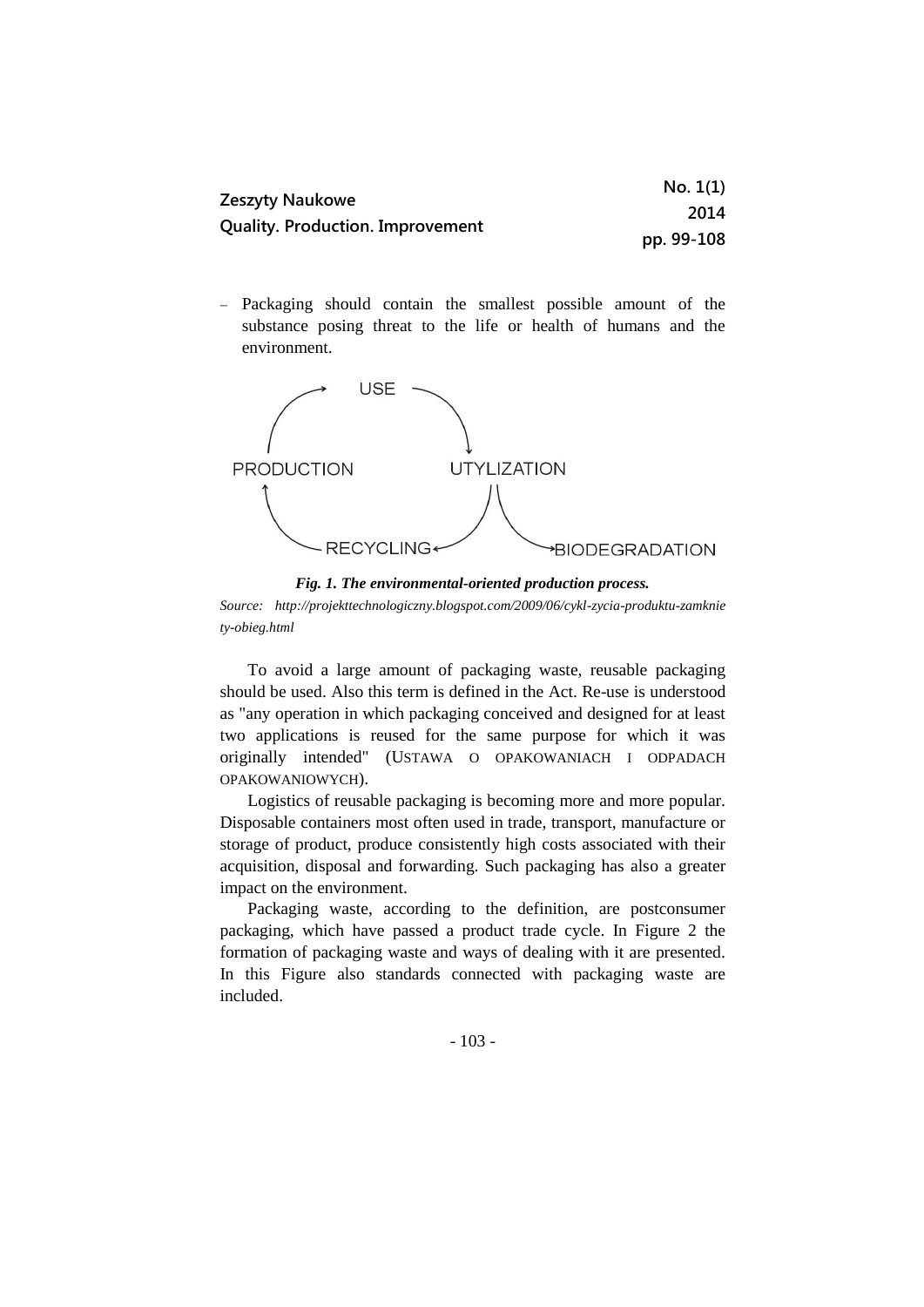|                                                            | No. 1(1)   |
|------------------------------------------------------------|------------|
| Zeszyty Naukowe<br><b>Quality. Production. Improvement</b> | 2014       |
|                                                            | pp. 99-108 |



*Fig. 2. Schematic of waste packaging formation and handling them. Source: ŻAKOWSKA H. 2005*

# **4. Packaging waste categories**

There are many types of packaging. These types affect the fact in which waste group of individual packaging should be included. This division is located in the Regulation of the Minister of Environment on waste and European waste catalogue and hazardous waste list. Waste packaging are marked with code 15 01 (Tab. 1). In Table 2 list of typical packages in main groups was presented.

- 104 -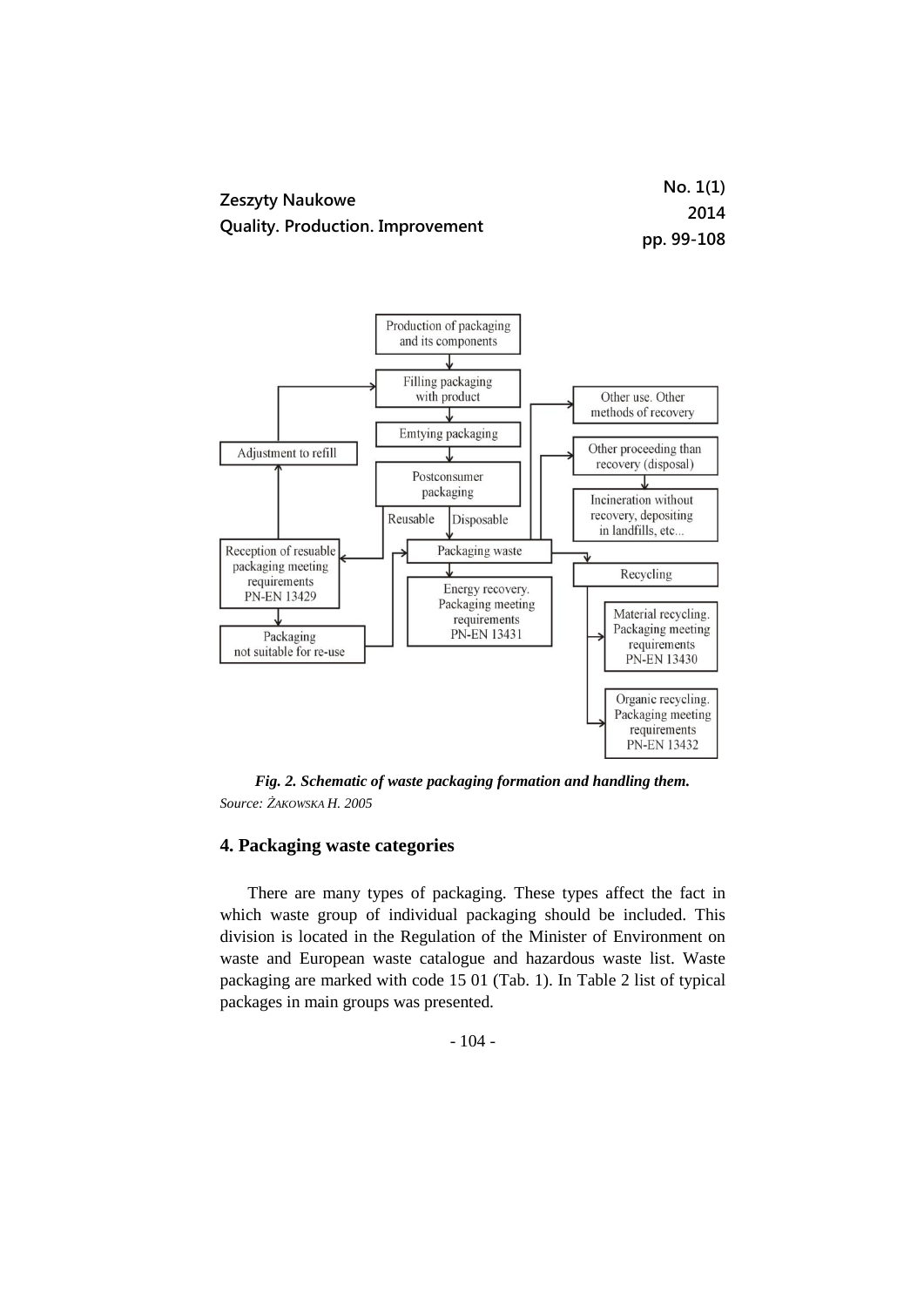| <b>Zeszyty Naukowe</b>                  | No. 1(1)   |
|-----------------------------------------|------------|
|                                         | 2014       |
| <b>Quality. Production. Improvement</b> | pp. 99-108 |

| Table 1. Types of packaging waste by waste catalogue |  |  |
|------------------------------------------------------|--|--|
|------------------------------------------------------|--|--|

| Code     | <b>Type of waste</b>                                                                                                         |
|----------|------------------------------------------------------------------------------------------------------------------------------|
| 15 01    | Packaging (including separately collected municipal packaging<br>waste)                                                      |
| 15 01 01 | Paper And Cardboard Packaging                                                                                                |
| 15 01 02 | <b>Plastic Packaging</b>                                                                                                     |
| 15 01 03 | Wooden Packaging                                                                                                             |
| 15 01 04 | Metallic Packaging                                                                                                           |
| 15 01 05 | Composite Packaging                                                                                                          |
| 15 01 06 | Mixed Packaging                                                                                                              |
| 15 01 07 | <b>Glass Packaging</b>                                                                                                       |
| 15 01 09 | Textile Packaging                                                                                                            |
| 15 01 10 | Packaging Containing Residues Of Or Contaminated By Dangerous<br>Substances                                                  |
| 15 01 11 | Metallic Packaging Containing A Dangerous Solid Porous Matrix<br>(For Example Asbestos), Including Empty Pressure Containers |

*Source: ROZPORZĄDZENIA MINISTRA ŚRODOWISKA W SPRAWIE KATALOGU ODPADÓW; EUROPEAN WASTE CATALOGUE AND HAZARDOUS WASTE LIST*

## *Table 2. List of typical packages and their components in different material groups*

### **Wood, materials made from wood and other natural materials:**

Barrel, frame, basket, box, tray, chest and case (e.g. plating of veneer, plywood, fibreboard, etc.), partial packaging, pallet, fulfilment of voids in packages (e.g. wood wool), interior fittings, inserts , grilles, dividers, etc. the closure of cork, jute and cotton bag and sack ,wrapping and netting made of natural materials.

#### **Paper and paperboard:**

Carton box, cardboard box, corrugated board box, solid board box, cardboard tray, paperboard tray, pulp tray, bag or paper bag, paper sack (including with

- 105 -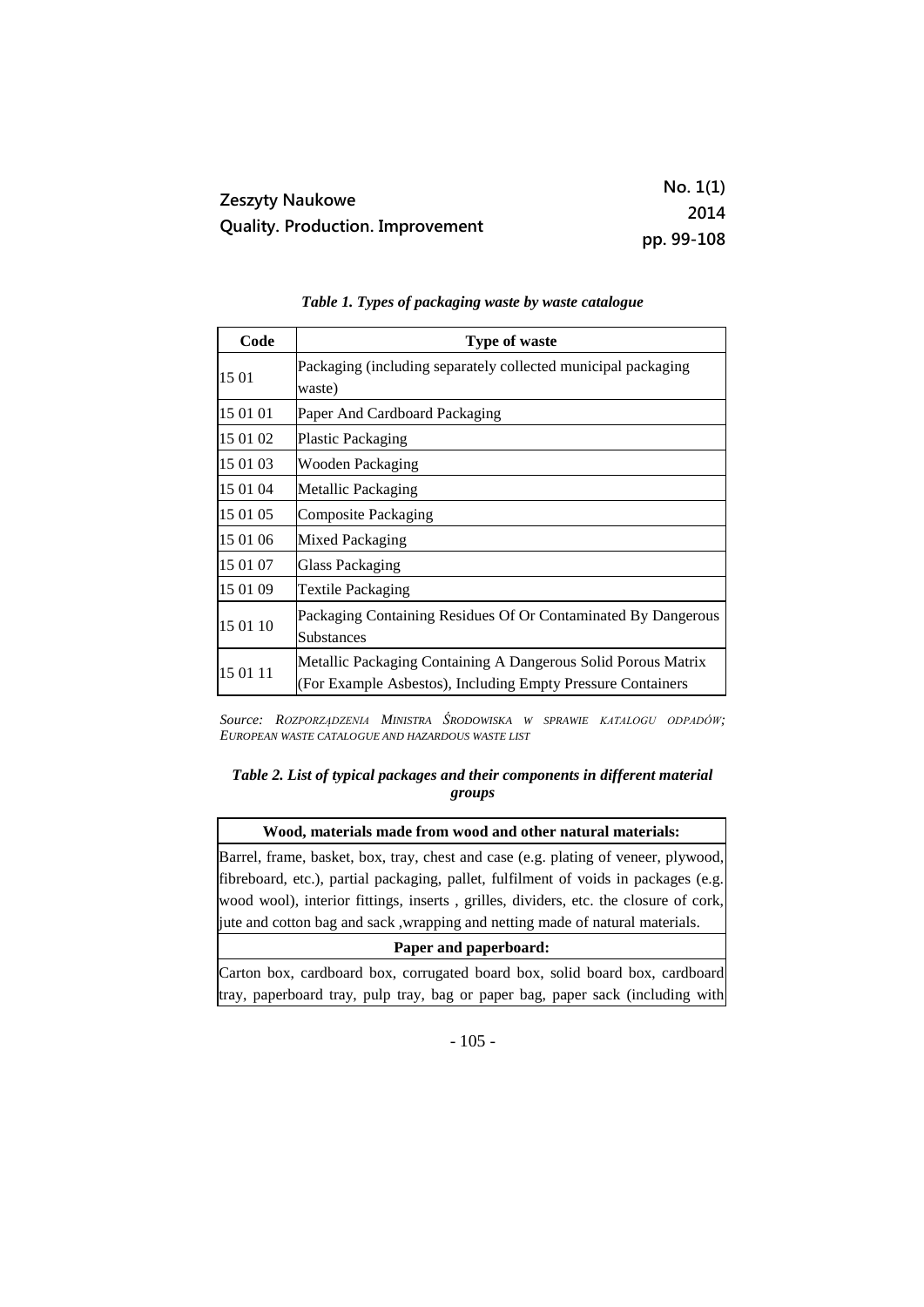|                                                            | No. 1(1)   |
|------------------------------------------------------------|------------|
| Zeszyty Naukowe<br><b>Quality. Production. Improvement</b> | 2014       |
|                                                            | pp. 99-108 |

insert barrier), cardboard elements rolling drums and other containers in the shape of a tube, sachet, wrapping, equipment of packaging interior, insert, spacer, grilles, filling voids in boxes, etc., labels.

**Glass:**

Balloon, bottle, vial, jar, aerosol packaging, cosmetic and pharmaceuticals packaging.

### **Metal:**

Aerosol packaging (Al, sheet steel), bubble, drum, bottle, cylinder gases (with a capacity up to 80  $\text{dm}^3$ ), hobbock, canister, jug, box, food and beverage can (aluminium and steel), tray of aluminium foil, aluminium tube, bucket and small bucket, pallet, caps and other closures (e.g., aluminium lids for cups, etc.).

#### **Plastic:**

Ampoule, bubble, barrel, bottle, vial, canister, cup, basket, box, jar, case, tray, bag (e.g., foil of laminate involving two or more plastics, foamed foil, etc.), tube (example of homogeneous plastic laminate with the participation of two or more plastics), bucket and small bucket, a bag of foil, packaging and other packaging elements thermo-formed of foil, hood foil, label, sleeve acting as a label, etc., from wrapping foil (including stretch and shrink foil), the moulding of foamed PS and other fill with foam plastic bag and mesh woven and knitted tapes polyolefin liner, spacer, and other packaging equipment, nut, other closures, applicator and dispenser large bulk container (IBC).

### **Composite Packaging:**

Box of laminate ,cardboard / plastic / aluminium foil, laminated cardboard box  $\lambda$ plastic sachet and pouch laminates involving aluminium foil or metallized films, laminated paper bag / plastic bag with laminate paper / aluminium foil bag, laminate paper / plastic / aluminium foil, laminate pouch with plastic / aluminium foil, laminate tube of plastic / aluminium foil blister pack, packaging and skin pack (if it is combined with other materials, such as cardboard), packing bag in box and a paper bag with insert barrier (if not, you can manually separate the different materials) label laminate paper / plastic etc.

*Source: ŻAKOWSKA H. 2005*

- 106 -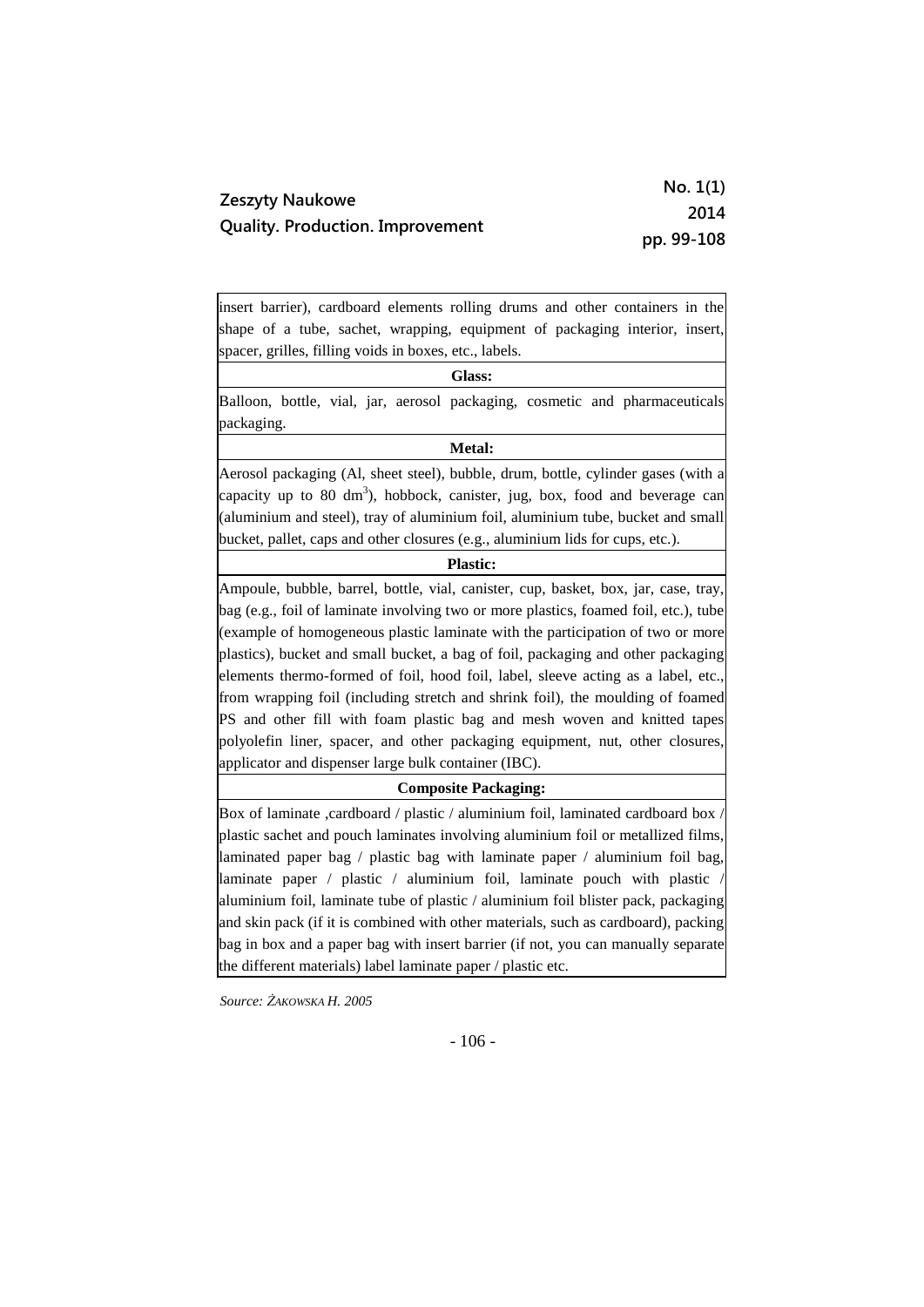|                                                            | No. 1(1)   |
|------------------------------------------------------------|------------|
| Zeszyty Naukowe<br><b>Quality. Production. Improvement</b> | 2014       |
|                                                            | pp. 99-108 |

# **5. Summary**

Suitable packaging waste management will reduce its number in the environment and save resources of the natural environment (KONSTANCIAK A., PUSTEJOVSKA P. 2013; KARDAS E., BROZOVA S. 2013; INGALDI M., JURSOVA S. 2013). We should note that this waste management is connected only with companies. Also users of packaged products should pay attention to what they buy. A simple example is to have a reusable shopping bag and do not use every time plastic bags; to buy drinks in returnable bottles, because unfortunately in Poland it is very rarely used. Perhaps an increase in demand for the products in packaging which reuse or recycling is possible, will force manufacturers to change their approach to this topic.

### **Bibliography**

- 1. European waste catalogue and hazardous waste list. Valid from 1 January 2002. Environmental Protection Agency.
- 2. http://projekttechnologiczny.blogspot.com/2009/06/cykl-zycia-produktuzamkniety-obieg.html (4.02.2013).
- 3. INGALDI M., JURSOVA S. *Economy and Possibilities of Waste Utilization in Poland*. [in:] METAL 2013. 22<sup>nd</sup> International Conference on Metallurgy and Materials. Conference Proceedings. May 15th - 17th 2013, Brno, Czech Republic. TANGER Ltd. Ostrava.
- 4. ISO 8402.
- 5. KARDAS E., BROZOVA S. 2013. *Situation in Waste Treatment in Poland*. [in:] METAL 2013. 22<sup>nd</sup> International Conference on Metallurgy and Materials. Conference Proceedings. May 15th - 17th 2013, Brno, Czech Republic. TANGER Ltd. Ostrava.
- 6. KONSTANCIAK A., PUSTEJOVSKA P. 2013. *Ecological Possibilities of Waste*  Utilization in Metallurgical Processes. METAL 2013. 22<sup>nd</sup> International Conference on Metallurgy and Materials. Conference Proceedings. May 15th - 17th 2013, Brno, Czech Republic. TANGER Ltd. Ostrava.

- 107 -